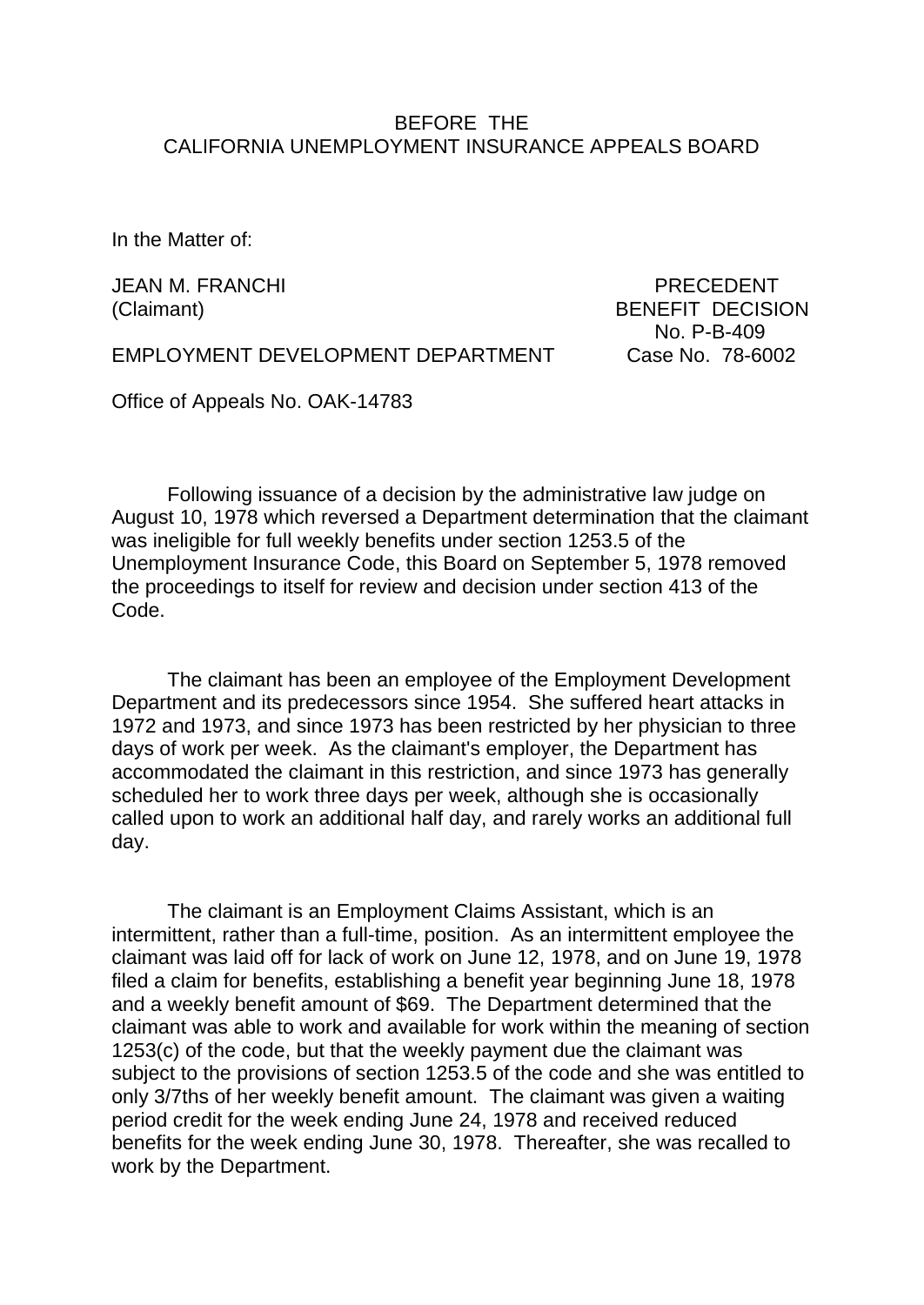The claimant contends that the provisions of section 1253.5 of the code are operable only when a claimant is unable to work on a particular day or days of a week due to illness or injury, and were not applicable to her case. Her appeal from the Department's contrary determination was upheld by the administrative law judge

#### REASONS FOR DECISION:

Subdivision (c) of section 1253 of the Unemployment Insurance Code provides as follows:

"An unemployed individual is eligible to receive unemployment compensation benefits with respect to any week only if the director finds that:

**\* \* \***

"(c) He was able to work and available for work for that week<sup>"</sup>

Section 1253.5 of the Unemployment Insurance Code provides:

"Notwithstanding the provisions of subdivision (c) of Section 1253, if an individual is, in all other respects, eligible for benefits under this part, and such individual becomes unable to work due to a physical or mental illness or injury for one or more days during such week, he shall be paid unemployment compensation benefits at the rate of one-seventh the weekly benefit amount payable for that week for each day which he is available for work and able to work. The amount of benefits payable, if not a multiple of one dollar (\$1), shall be computed to the next higher multiple of one dollar (\$1). The individual shall not be entitled to unemployment compensation benefits for any day during such week which he is unable to work due to such physical or mental illness or injury." (Emphasis added)

The Department's position is that section 1253.5 applies to any claimant whose health does not permit him to work every day of the week. As already indicated, the claimant interprets section 1253.5 to be applicable only to claimants who are unable to work on particular days of the week because of illness or injury.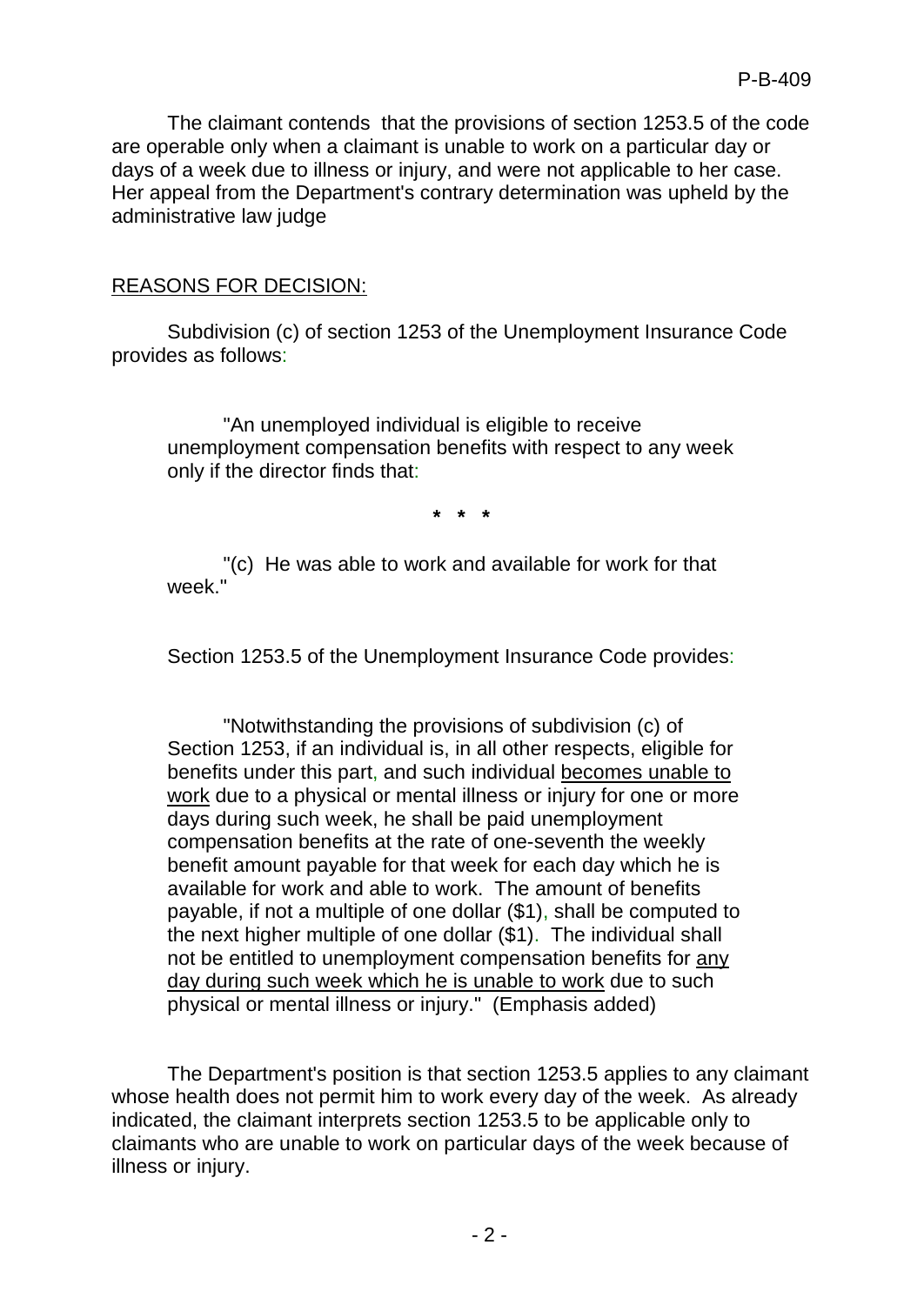The work restriction imposed by the claimant may fairly be ascribed to "illness," as that word is used in section 1253.5. Webster's Third New International Dictionary defines illness as "an unhealthy condition of the body or mind." Stedman's Medical Dictionary, 21st Edition, defines illness as "disease," which is in turn defined as "an interruption or perversion of function of any of the organs; an acquired morbid change in any tissue of an organism." The claimant's heart condition is within the scope of both of these definitions. Even so, we are persuaded that the interpretation of section 1253.5 put forward by the claimant is correct.

In interpreting a statute, it is presumed that every word was intended to have some meaning and perform some useful office, and a construction implying that words were used in vain, or that they are surplusage, is to be avoided. (45 Cal. Jur.2d, Statutes, § 117, pp. 626-627) The joining of the verb "becomes" with the expression "unable to work" is significant, indicating thatthe inability to work contemplated is of the kind which results from a change in physical or mental disorder rather than a chronic condition. The omission of the verb "becomes" in the last sentence of section 1253.5 is not significant in the light of its use in the first sentence. It is a rule of statutory construction that seemingly conflicting or inconsistent provisions should be reconciled wherever possible, and that to achieve this objective words or clauses may be enlarged or restricted by other words in the same statute. (45 Cal. Jur.2d, Statutes, § 118, p. 627) Moreover, because section 1253.5 is a limitation upon section 1253(c) and assumes that the claimant may not be ineligible under that section, it is clear that the inability to work contemplated by section 1253.5 is temporary, rather than permanent.

We conclude that section 1253.5 was not intended to apply to persons able to work on any day of the week but not all, and whose inability to work on every day of the week is attributable to a permanent health condition.

The foregoing conclusion is consonant with the prescript of the courts that the Unemployment Insurance Code is to be liberally construed to further the legislative objective of reducing the hardship of unemployment. (See, e.g., Gibson v. Unemployment Insurance Appeals Board (1973), 9 Cal. 3d 494, 108 Cal. Rptr. 1) The administrative law judge correctly observed that because the claimant's wage credits were based on part-time employment, and her weekly benefit was already reduced because of that fact, application of section 1253.5 to further reduce her benefits would be inequitable and contrary to the design of the unemployment insurance system.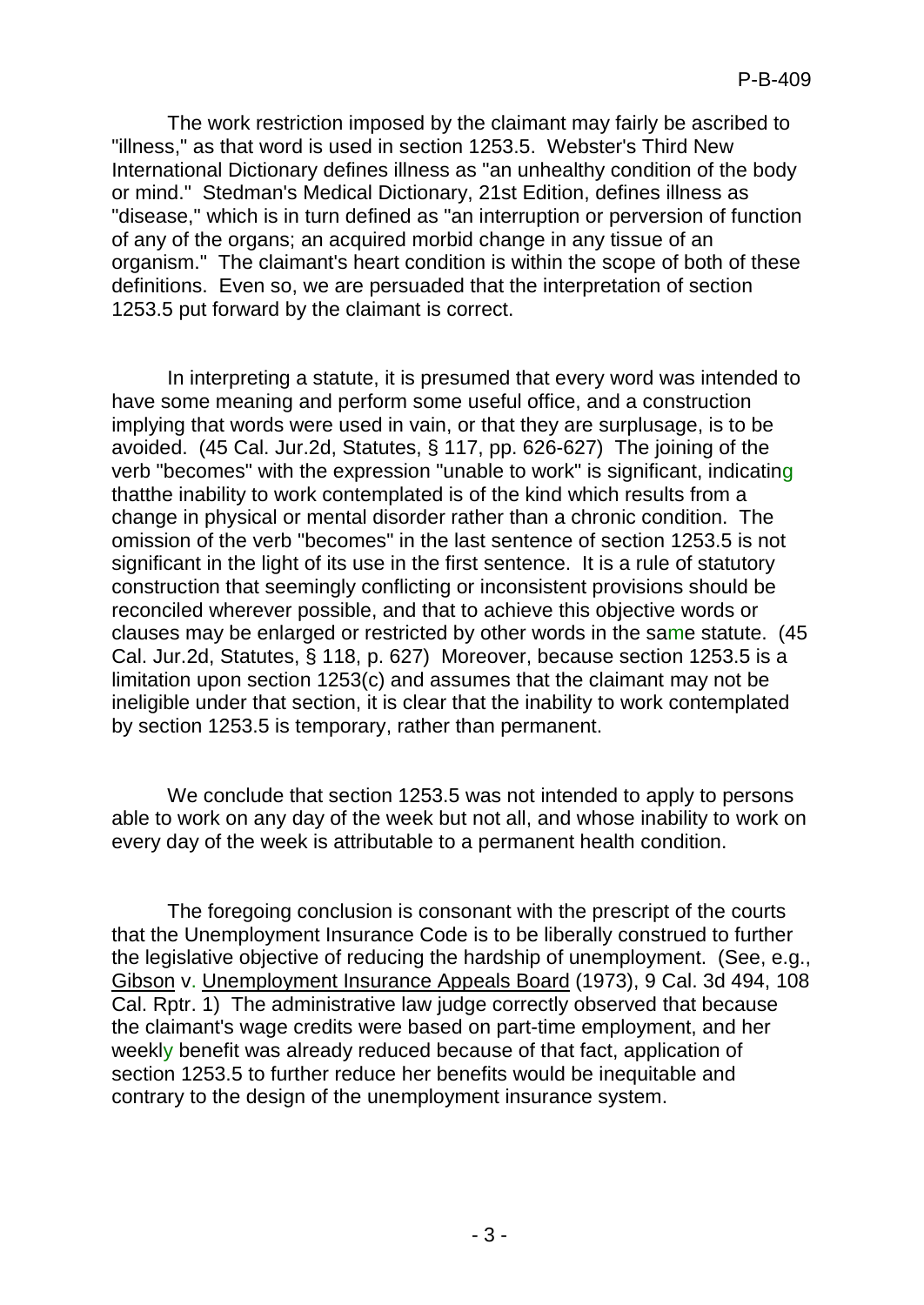In Appeals Board Decision No. P-B-172, we held that a claimant unable to work more than five hours per day for reasons of health, and whose claim was based on wages earned in such limited employment, was not unavailable for work within the meaning of section 1253(c) of the code if there was a labor market in which there were reasonable prospects that the claimant could obtain the type of work she sought. Although the present claimant's availability for work under section 1253 (c) is not disputed, the facts and rationale of Appeals Board Decision No. P-B-172 are clearly analogous to those in the present case and support the conclusion that the claimant is not ineligible for benefits under section 1253.5.

We find, therefore, that section 1253.5 was inappropriately applied to reduce the benefits payable to the claimant for the week ending July 1, 1978.

## DECISION

The decision of the administrative law judge is modified, and as modified, is affirmed. The claimant was entitled to her full weekly benefit of \$69, but for the week ending July 1, 1978, rather than for the two weeks ending on that date.

Sacramento, California, November 27, 1979.

## CALIFORNIA UNEMPLOYMENT INSURANCE APPEALS BOARD

DON BLEWETT, Chairperson

MARILYN H. GRACE

HERBERT RHODES

LORETTA A. WALKER

Dissenting - Written Opinion Attached

HARRY K. GRAFE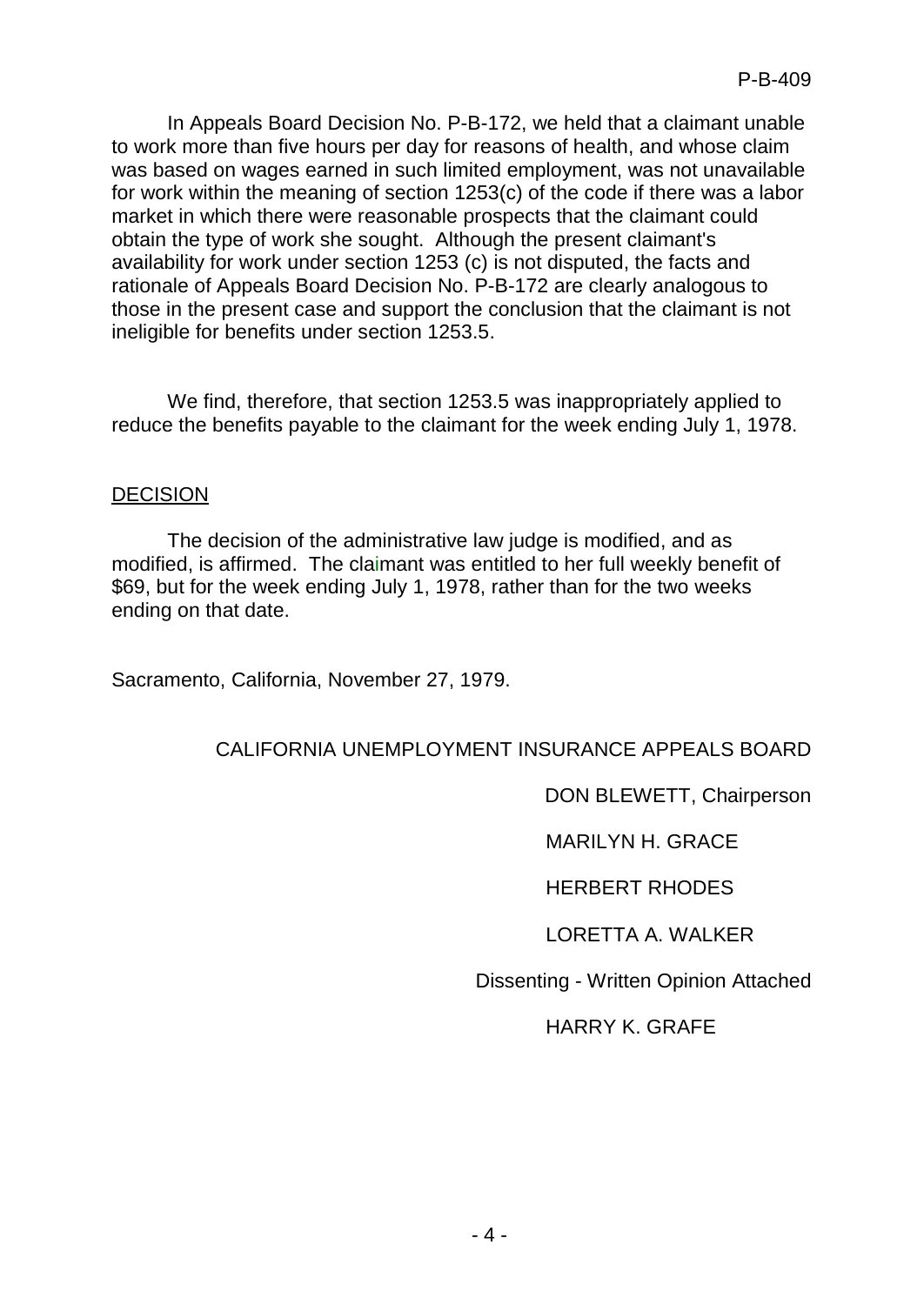# DISSENTING OPINION

I dissent. As I will demonstrate, infra, the majority opinion is founded on fallacy, ignores established rules and precedents, and compels a conclusion 180 degrees removed from the result erroneously assumed by my colleagues.

The general rule which permeates any question of payment of unemployment insurance benefits is that such compensation is payable to persons unemployed through no fault of their own (Unemployment Insurance Code section 100). To this general rule the Legislature has appended a variety of limitations and conditions. Perhaps the most pervasive of these limitations are the provisions of subdivision (c) of section 1253, which provide that an unemployed person is eligible to receive unemployment insurance benefits "with respect to any week only if" such person "was able to work and available for work for that week." (Emphasis added.) A proper analysis of any question of entitlement to unemployment insurance benefits, as practiced by the personnel of the Employment Development Department in thousands of cases each year, is to ascertain whether the claimant is unemployed without fault, and if so, whether the claimant is eligible for each week he or she is claiming benefits. Thus, the week-by-week question of eligibility is a limitation on the general rule of entitlement to benefits.

The provisions of subdivision (c) of section 1253 have been identically interpreted both by Precedent Decisions of this Board and by formal opinion of the Attorney General. In Precedent Benefit Decision No. P-B-17, this Board held:

"In order to meet the eligibility requirements of section 1253(c) of the code a claimant must be able to work and available for work for each day during the claimant's normal workweek, and inability to work during any workday renders a claimant ineligible for benefits for the entire week." (Emphasis added.)

In 10 Ops. Atty. Gen. 208, the California Attorney General reached the identical result 21 years before the Board issued Precedent Benefit Decision No. P-B-17. There, the Attorney General announced the position that subdivision (c) of section 1253 means a claimant must be able to and available for work for the entire week in which benefits are claimed.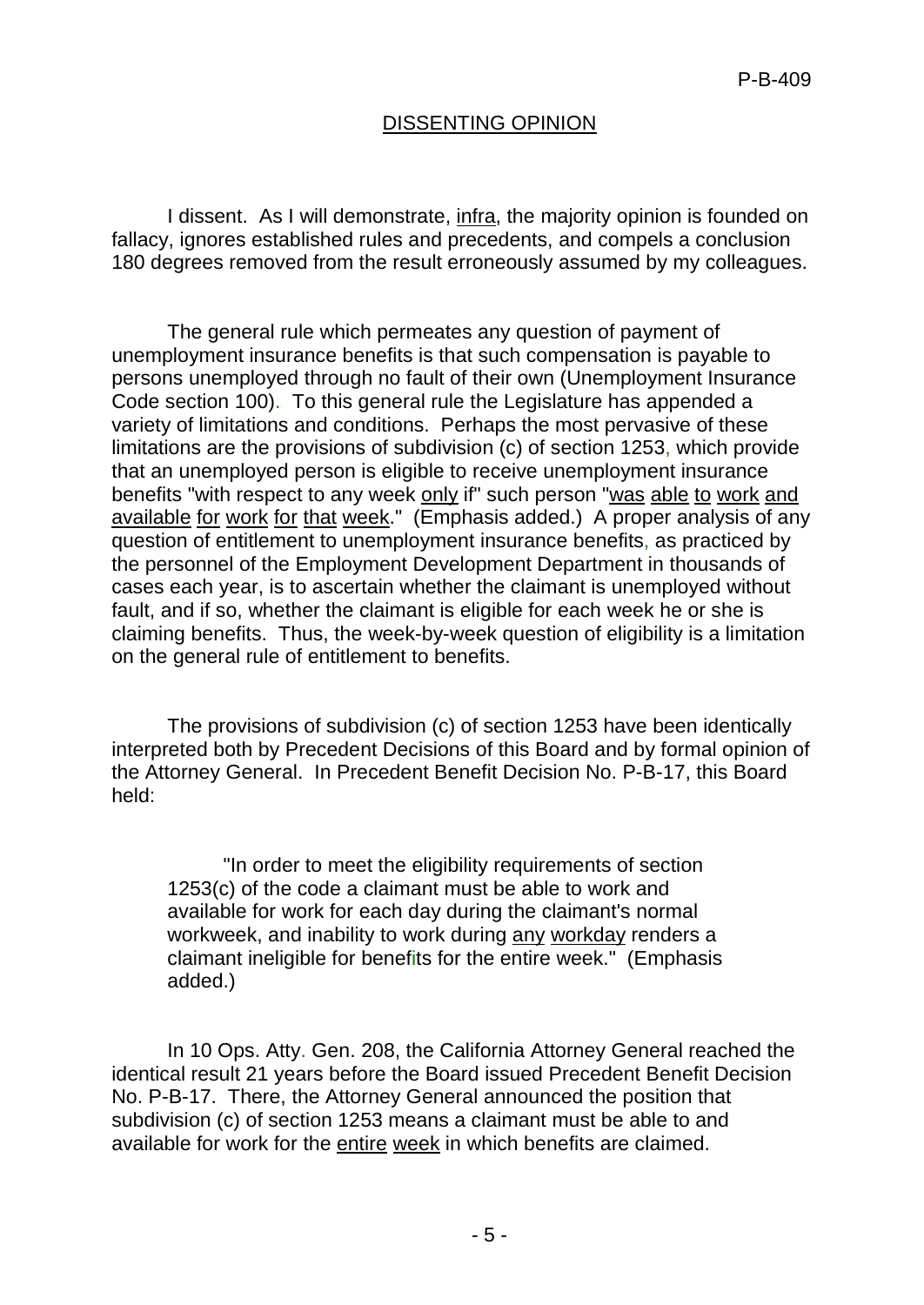Seven years later, 24 Ops. Atty. Gen. 81 was written in response to a Department plea for modification of the strict interpretation issued in the 1947 opinion. In 1954, the Department explained to the Attorney General that the strict interpretation was causing hardship to claimants who were unable to work one day or unavailable for work one day of the week because of "compelling circumstances." The Department asked the Attorney General to retreat from the strict interpretation set forth in 10 Ops. Atty. Gen. 208 (Op. 47-221). The Attorney General refused, reiterating the articulation of the strict interpretation, based on the following reasons and analysis:

"We have reexamined the authorities cited in Opinion 47-221 to the effect that the preposition 'for' when used in a clause relating to a period of time means 'during,' 'throughout' or 'during the continuance of' such period of time, and we are unable to find any basis upon which the conclusion reached in Opinion 47-221 can be revised. (See City of Lindsay v. Mack (1911), 160 Cal. 647; Hanson v. Goldsmith (1915), 170 Cal. 512.)

"Moreover, the suggestion by the Department that a claimant be held eligible for benefits for a week in which for 'compelling reasons' he has been unavailable for one normal work day or less will not bear analysis in the light of the statute.

"Apart from the eligibility requirements of the law, an individual cannot be paid unemployment insurance benefits if he is subject to 'disqualification' for any one of several reasons. One type of 'disqualification' is the refusal of suitable employment 'without good cause.' (Section 1257(b), Unemployment Insurance Code.) Thus, for example, a claimant who refuses suitable work because he is taking care of a sick wife ordinarily will not be disqualified because he has 'good cause' for the refusal, but he is not eligible for benefits because he is not 'available' (see Altman, Availability for Work (1950) 85). Another type of 'disqualification' is the leaving of most recent work voluntarily 'without good cause.' (Section 1256, Unemployment Insurance Code.)

"To accept the suggested test of 'compelling circumstances' in determining eligibility, accordingly, would be to add administratively the phrase 'without good cause' to section 1253(c), which the Legislature, apparently with deliberation, did not include in that section because it did incorporate the phrase in sections 1256 and 1257(b).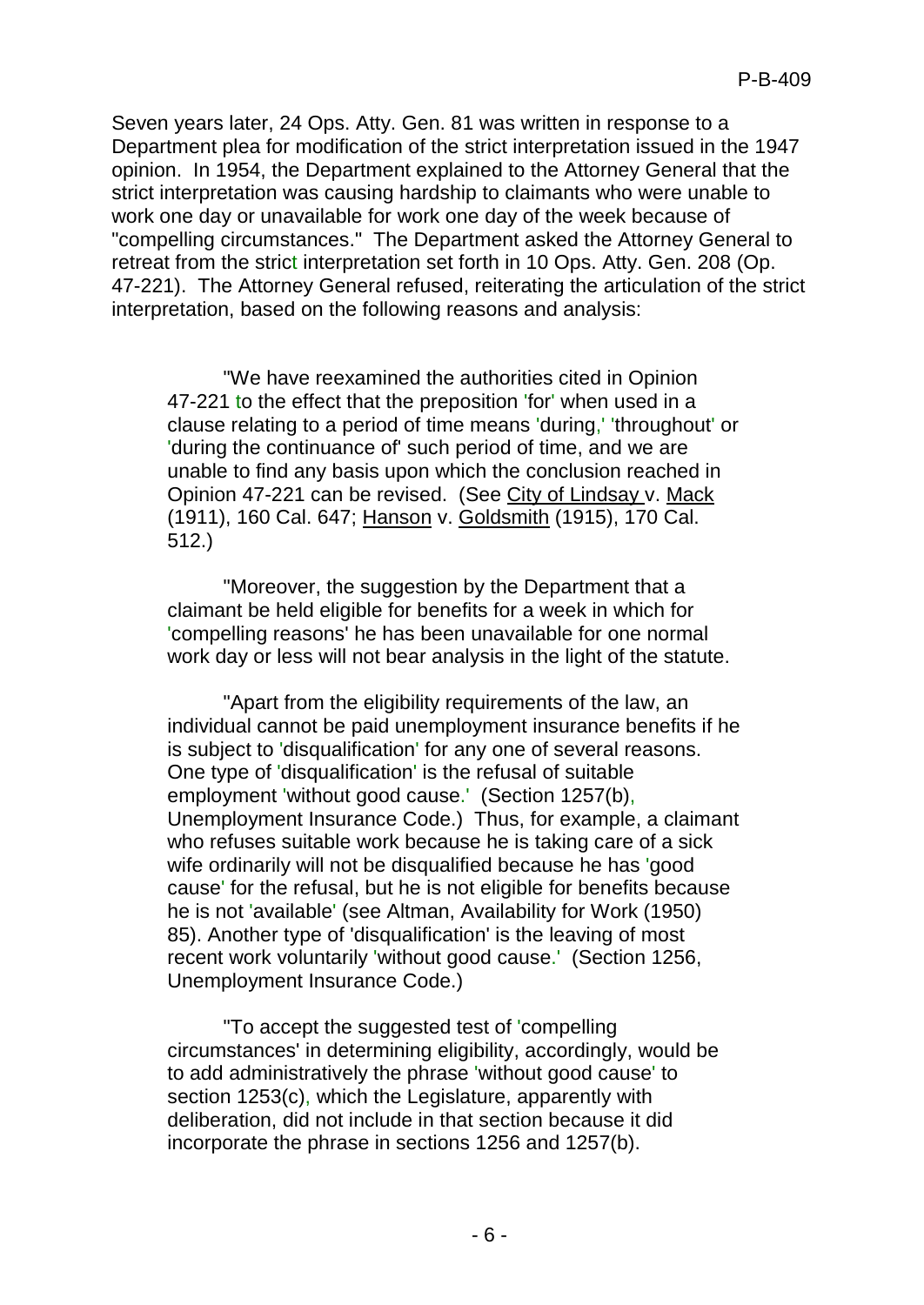"In any event, if it be assumed that the test of 'compelling circumstances' properly could be applied to 'availability,' there is no justification in limiting its application to one day. There would appear to be no rationale basis upon which, for example, benefits for a week would be allowed to an individual who was quarantined for one day because of a contagious disease, but benefits would be denied for the week if he were confined for a day and a half, two days or three days. It is of interest in this regard to note that the laws of some states specifically provide a solution for the problem presented. Thus, in Illinois and Indiana the weekly benefit is reduced by one-third for each normal work day of unavailability for work; in Minnesota the weekly benefit amount is reduced one-fifth for each day of unavailability for work, and in Washington the weekly benefit amount may be reduced by one-seventh for each day of unavailability for work. The Legislature of this State, however, has not seen fit to allow benefits based on partial availability for a week." (24 Ops. Atty. Gen. 81, at 82-83)

It is noteworthy (and somewhat prophetic in view of the last quoted paragraph) that such strict interpretation has been continuously followed for 32 years by the Department, this Board, the courts, and the Legislature. The latter branch of government has, over the years, enacted exculpatory and ameliorative provisions to lessen the impact of the limitation contained in subdivision  $(c)$  of section 1253. The liberalizing provision with which we are concerned in the present case is section 1253.5, which was enacted in 1974 (operative January 1, 1975), and provides as follows:

"Notwithstanding the provisions of subdivision (c) of Section 1253, if an individual is, in all other respects, eligible for benefits under this part, and such individual becomes unable to work due to a physical or mental illness or injury for one or more days during such week, he shall be paid unemployment compensation benefits at the rate of one-seventh the weekly benefit amount payable for that week for each day which he is available for work and able to work. The amount of benefits payable, if not a multiple of one dollar (\$1), shall be computed to the next higher multiple of one dollar (\$1). The individual shall not be entitled to unemployment compensation benefits for any day during such week which he is unable to work due to such physical or mental illness or injury."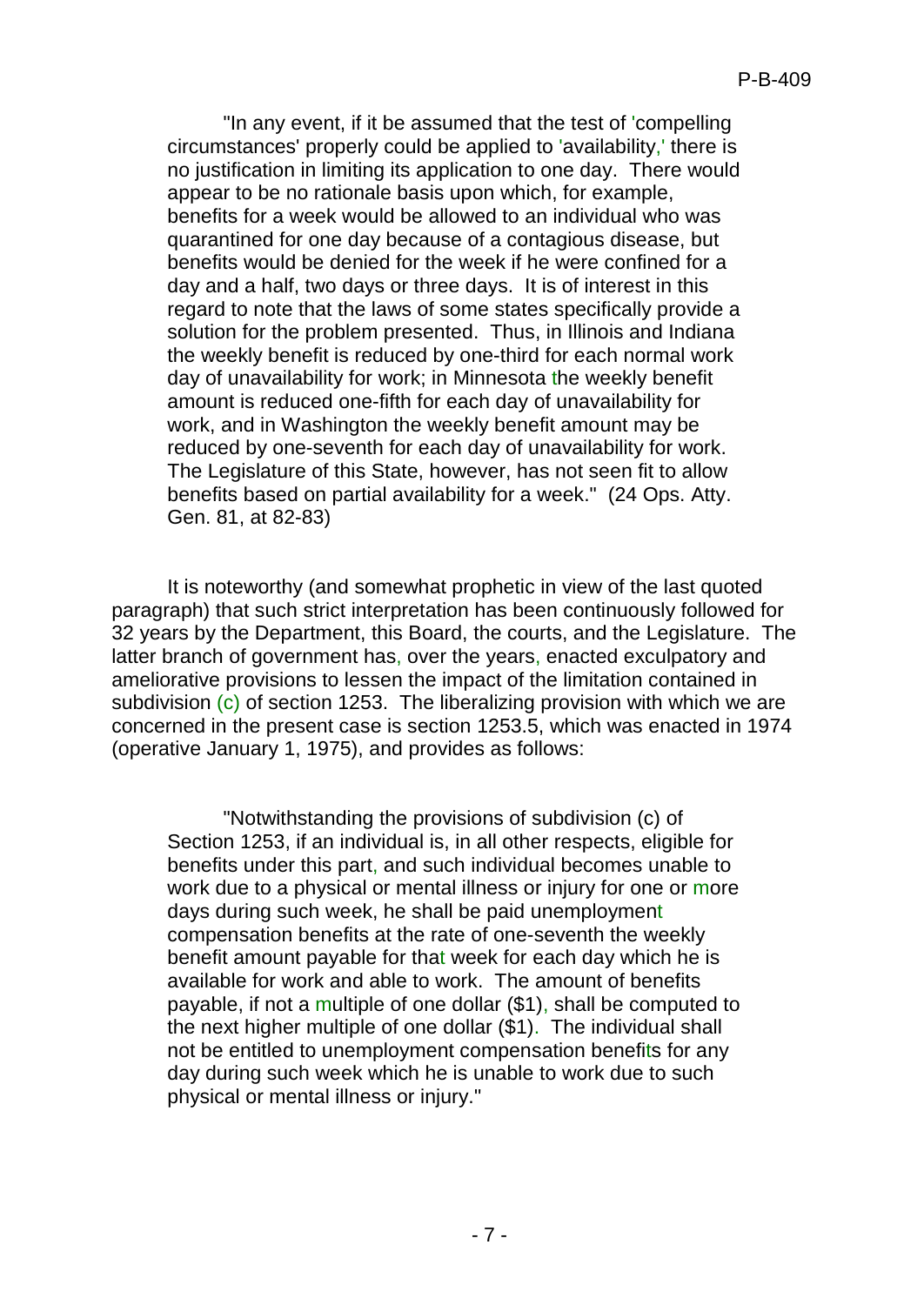That section 1253.5 is an exception to the limitation on eligibility contained in subdivision (c) of section 1253 is clear from the first ("notwithstanding") phrase of section 1253.5. It is obvious that a claimant, who is able to work and available for work each day of the week in which he or she claims benefits, cannot be denied unemployment compensation by reason of subdivision (c) of section 1253. On the other hand, a claimant, who is not able to work and available for work on one or more days of the week in which benefits are claimed, must be denied unemployment insurance compensation by reason of the provisions of subdivision (c) of section 1253 (Precedent Benefit Decision No. P-B-17; 10 Ops. Atty. Gen. 208; 24 Ops. Atty. Gen. 81) - unless there is a statutory exception to the limitation on eligibility set forth in subdivision (c) of section 1253. That is the precise issue which is before the Board in the present case.

The majority opinion states, at the bottom of page 1 and the top of page 2, that the Department determined the claimant was able and available within the meaning of subdivision (c) of section 1253. The record before us simply will not support such an assertion. In fact, the Department made no express determination regarding subdivision (c) of section 1253. Legally, none was necessary as, by implication, had the claimant been able to work and available for work each day of the week, benefits would not have been denied under subdivision (c) of section 1253. Conversely, the provisions of section 1253.5 only come into play if the claimant would otherwise be ineligible pursuant to subdivision (c) of section 1253 by reason of her inability to work or unavailability for work each day of the week. This was recognized by the Oakland Office of Appeals in its issuance of the Notice of Hearing in this matter, which correctly set forth subdivision (c) of section 1253 and section 1253.5 as both being in issue.

To correctly place the Department's position in perspective, the Department is not contending the claimant is ineligible for any benefits, but rather that the claimant is only eligible for three-sevenths of her weekly benefit amount, and this is so only by reason of the provisions of section 1253.5. Yet, it necessarily follows that if the claimant does not come within the provisions of section 1253.5, conversely the claimant must be ineligible for any benefits, as she is indisputably not able to work each day of the week (subdivision (c) of section 1253; Precedent Benefit Decision No. P-B-17; 10 Ops. Atty. Gen. 208; 24 Ops. Atty. Gen. 81).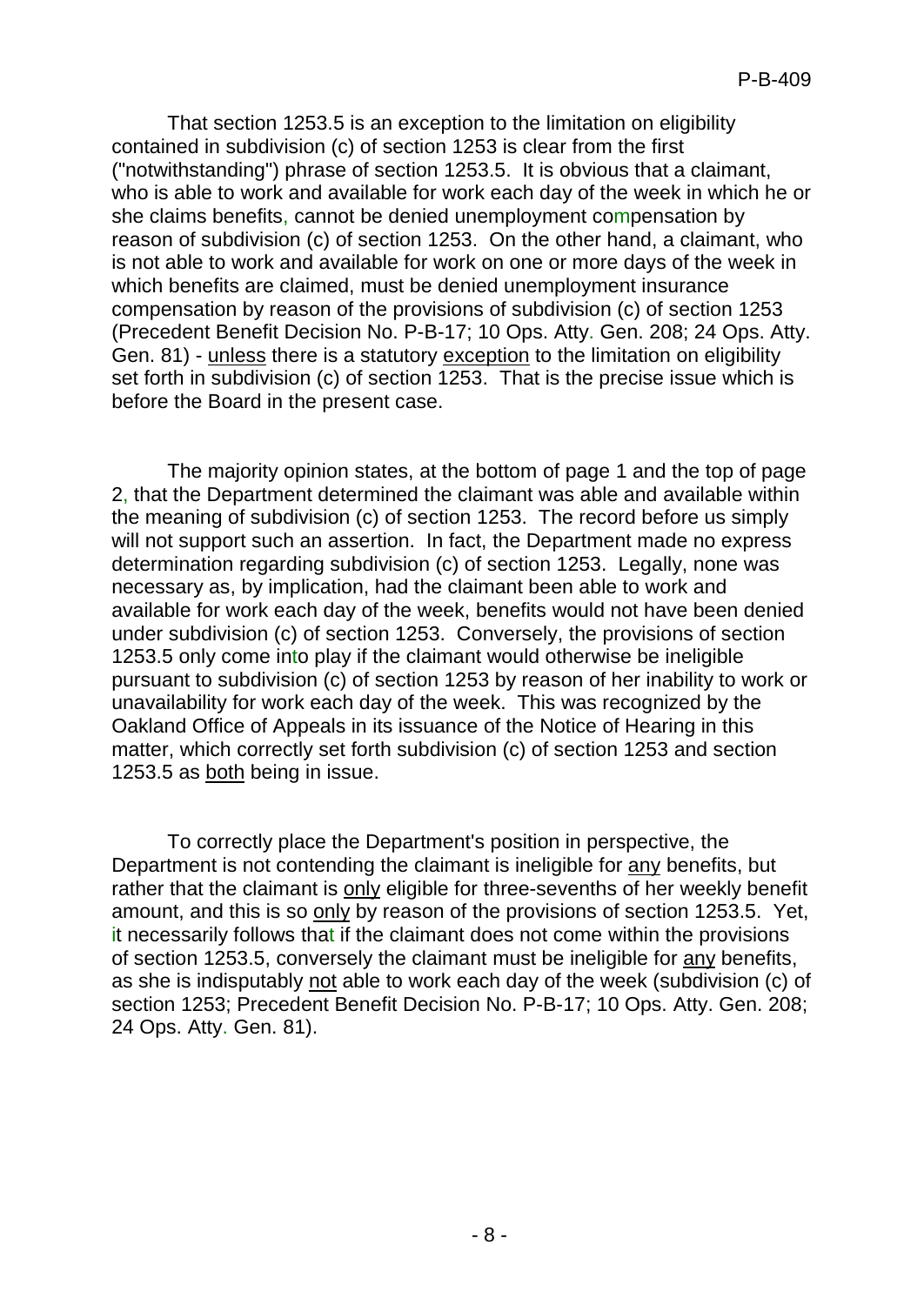The majority opinion refers to several rules of statutory construction as asserted aids to the majority position. In so doing, however, the majority overlook an overwhelming number of rules which mandate a conclusion diametrically opposite the majority position. But even before entering the thicket of statutory construction, judges and quasi-judicial bodies must adhere to the cautionary instruction reiterated in a recent California case: "The role of the courts is not to legislate or to rewrite the law, but to interpret what is before them (Code of Civil Procedure section 1858; Estate of Tkachuk, 73 Cal. App. 3d 14; People v. White, 122 Cal. App. 2d 551); Fair v. Fountain Valley School District (1979), 90 Cal. App. 3d 180, at 187." Stated another way, it is the function of the courts and quasi-judicial bodies to declare the law and not to make it (Treppa v. Justice's Court (1934), 1 Cal. App. 2d 374). Under the pretense of statutory construction, a court or quasi-judicial body is not to rewrite the law (People v. Pacific Guano Company (1942), 55 Cal. App. 2d 845). Courts and quasi-judicial bodies must declare and enforce a statute as it is enacted (Mills v. LaVerne Land Company, 97 Cal. 254). They have no power of legislation (Crocker National Bank v. Byrne and McConnell, 178 Cal. 329), and cannot substitute their ideas for those expressed by the Legislature (Smith v. Ibos (1937), 22 Cal. App. 2d 551). The fact that a court or quasi-judicial body may not agree with the wisdom of a statute or that it doubts the enactment's beneficial character does not justify the ignoring of plain and unambiguous language (Estate of Carter (1935), 9 Cal. App. 2d 714).

It is elementary that the rules of statutory construction are applicable only where the statutory language is uncertain and ambiguous (Scott v. McPheeters (1939), 33 Cal. App. 2d 629). Where the meaning of a statute is plain, its language is clear and unambiguous, and there is no uncertainty or doubt of legislative intent, there is no need for interpretation by a court or quasi-judicial body (Caminetti v. Pacific Mutual Life Insurance Company (1943), 22 Cal. 2d 344). The court or quasi-judicial body must then follow the language used and give to the statute its plain meaning, irrespective of what the reviewing tribunal may think of the wisdom, expediency, or policy of the enactment (Bourland v. Hildreth, 26 Cal. 161; Smith v. Union Oil Company, 166 Cal. 217). The court or quasi-judicial body is not permitted to speculate that the Legislature meant something other than what it said (Bakersfield Home Building Company v. McAlpine Land & Development Company (1938), 26 Cal. App. 2d 444). Nor may a court or quasi-judicial body rewrite a statute to make it express an intention not expressed therein (Gordon v. Los Angeles (1944), 63 Cal. App. 2d 312).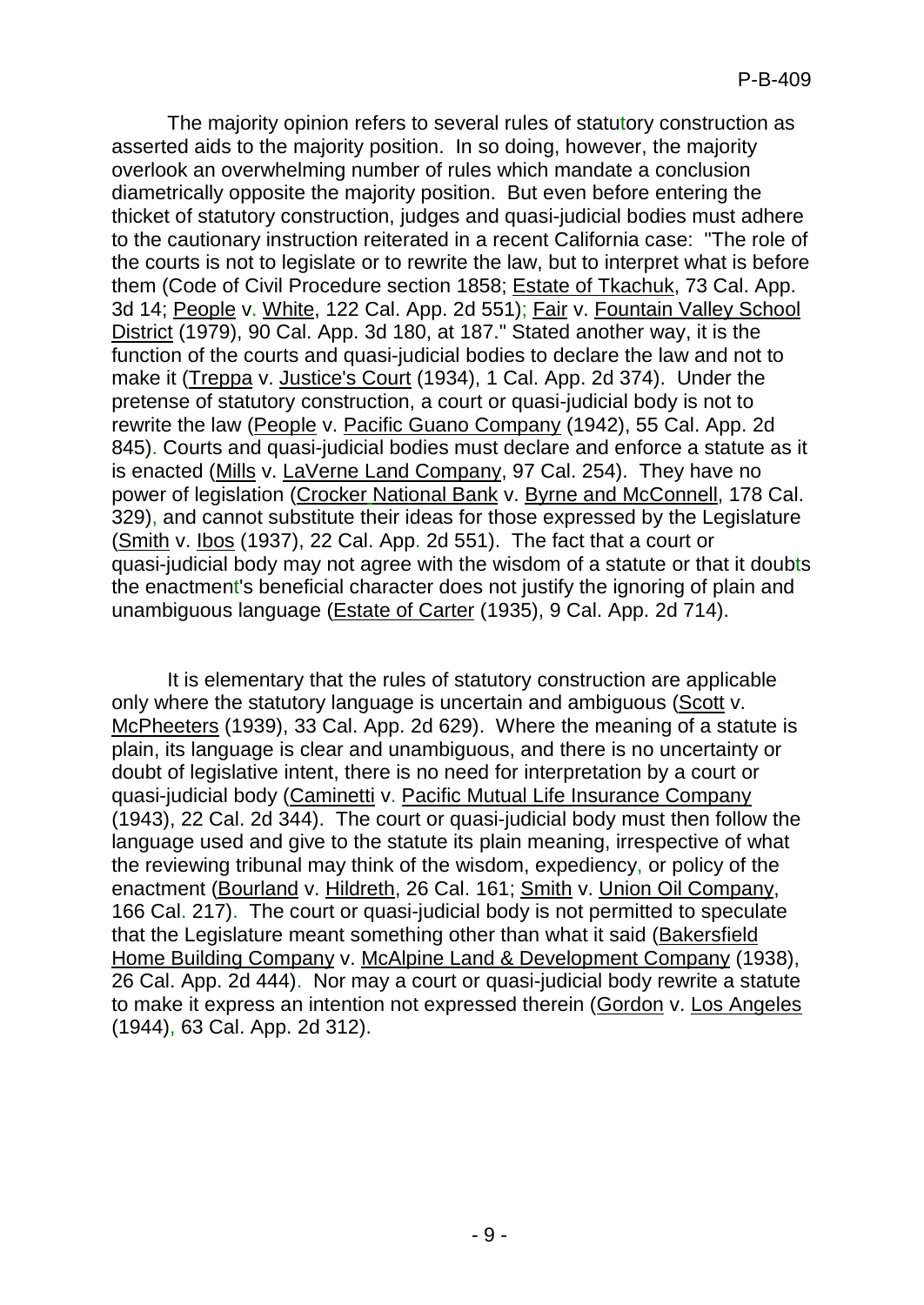In truth and in fact, section 1253.5 is neither uncertain nor ambiguous, and thus there is no reason to resort to the principles of statutory construction. In keeping with the authorities cited, supra, this Board should accept and apply the statute as written. The majority attempt to manufacture an uncertainty or ambiguity by seizing on the Legislature's use of the word "becomes" in section 1253.5. In so doing, however, the majority lift that word out of context and ascribe to it a meaning and significance not evidenced by the Legislature's intent when the enactment is read as a whole. And by that bootstrapping device, the majority have openly violated the judicially-declared mandates listed above.

Plainly, there is no hint or intimation on the face of section 1253.5 that the Legislature intended persons with "chronic" conditions to be considered differently than persons with a non-chronic physical or mental illness or injury. In effect, the majority have rewritten the statute to make it express an intention not expressed therein, which is an overreach of this Board's power and authority (Gordon v. Los Angeles, supra). Moreover, the majority's self-annointed amendment of section 1253.5 is itself imperfect and creates uncertainty and ambiguity. What is a "chronic" condition? At what point does a physical or mental illness or injury become "chronic"? What is the rationale for differentiating between a claimant with a "chronic" condition and a claimant who must receive life-sustaining hemodialysis every fourth day, which renders such claimant unable to work or seek work on such days? Where does the majority's interpretation leave the claimant whose condition is stationary, but temporary, and who must be incapacitated one day each week for treatment and therapy?

I submit that all the above examples - including the claimant with a "chronic" condition - fall within the purview of section 1253.5, as that statute has been written by the Legislature. There is no legitimate legal basis to twist or torture the plain language utilized by the Legislature, so as to confect some result plainly not contemplated by the Legislature and different than the ambit of coverage clearly intended by the Legislature (Bourland v. Hilldreth, supra). There is simply no legal support for the arbitrary construction of section 1253.5 adopted by the majority.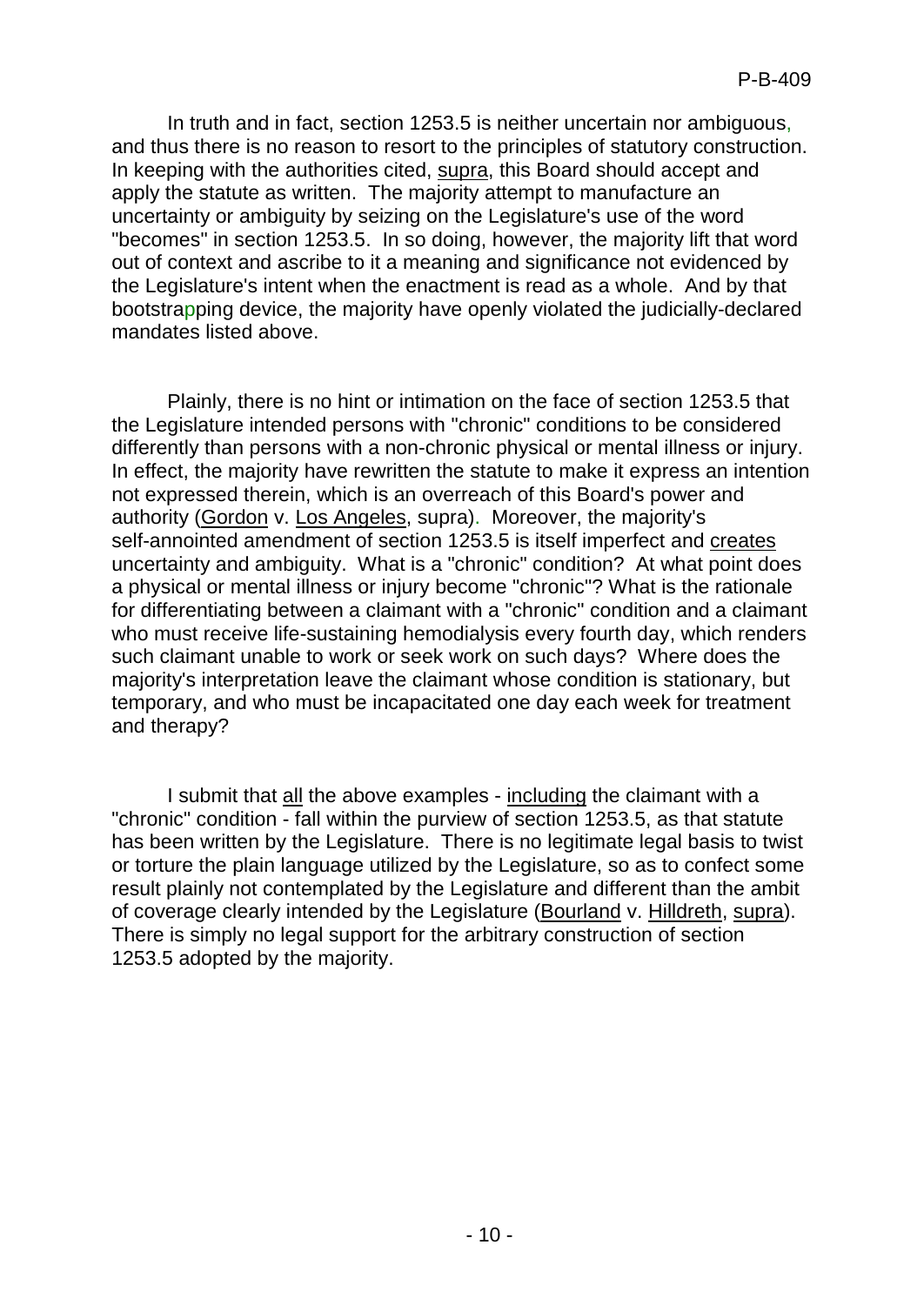Moreover, the majority incorrectly classify section 1253.5 as "a limitation upon" subdivision (c) of section 1253 (page 3 of majority opinion, emphasis added). As was demonstrated earlier, subdivision (c) of section 1253 is itself a limitation on an otherwise qualified claimant's entitlement to unemployment insurance benefits. Actually, section 1253.5 is a liberalization of the otherwise disentitling effect of subdivision (c) of section 1253 as to those claimants who are not able or available for work each day of the week "due to a physical or mental illness or injury for one or more days during such week," but who are able and available for one or more days. But for the ameliorative provisions of section 1253.5, such persons would be ineligible for the entire week, pursuant to subdivision (c) of section 1253.

The majority seek to justify their construction of section 1253.5 by reference to Gibson v. Unemployment Insurance Appeals Board ((1973), 9 Cal. 3d 494), but that case provides no support for the result they have reached. Gibson concerned the interpretation of the words "good cause" as applied to the filing of untimely appeals from adverse determinations by the Department. As was clearly spelled out by the Attorney General in his analysis of subdivision (c) of section 1253 (24 Ops. Atty. Gen. 81, at 82-83, set out supra), the Legislature did not include any "good cause" provision in subdivision (c), and the Board and the Department have no authority to add those words by administrative fiat. Likewise, it is plain from the face of the statute that the Legislature expressly omitted from section 1253.5 the inclusion of any "good cause" provision. Thus, Gibson is not apropos to the matter at hand.

The majority endorse the administrative law judge's theory that, as the claimant here acquired wage credits for unemployment insurance purposes on the basis of part-time employment, once she became unemployed she should receive unemployment insurance compensation calculated in accordance with her part-time employment and without any further reduction. To be sure, that theory is novel; however, it finds support nowhere in the Unemployment Insurance Code. Moreover, if it was a viable principle of unemployment insurance law, there would have been no need for the Legislature to have enacted section 1253.5, as the same effect could have been reached by application of the administrative law judge's theory. As it may not be presumed that the Legislature engaged in an idle or needless act in its passage of section 1253.5 (San Joaquin and Kings River Canal and Irrigation Company v. Stevenson, 164 Cal. 221), then a fortiori the theory can carry no legal weight.